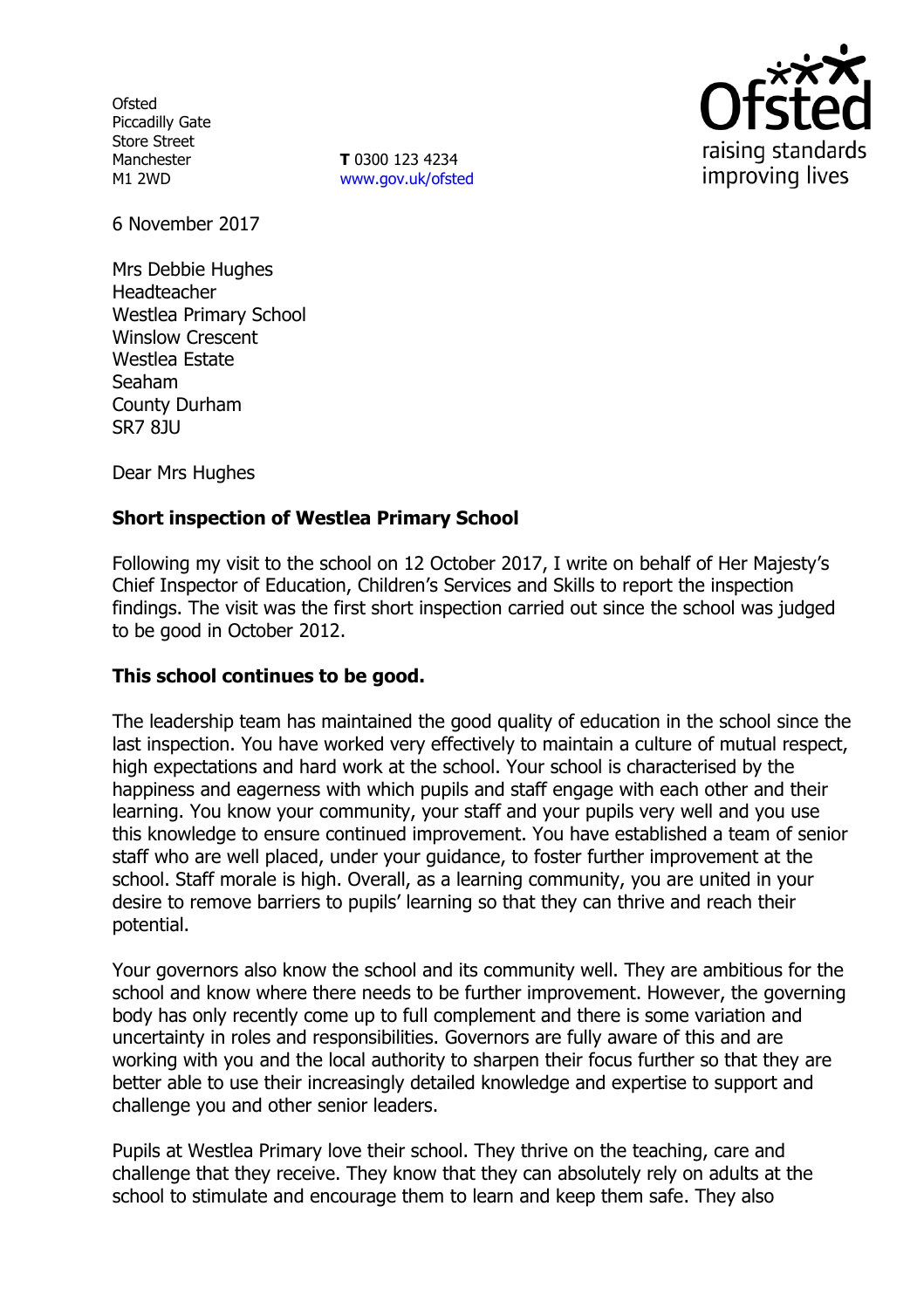

welcome the opportunities the school gives them to take on responsibilities such as those of playground buddies, trolley monitors, school councillors, librarians and assembly sound technicians. They study a wide range of subjects in the curriculum, including religious education. This curriculum is supported by a very wide range of extra-curricular activities, including music, which many pupils take up. For example, I watched a rehearsal of the school's 30-strong brass ensemble. At the end of the piece, the conductor from the Durham County music service asked if anyone had any questions. After a short pause, one pupil was heard to exclaim, 'That was epic!' The burst of happy laughter that followed suggested that all agreed.

Parents and carers are very complimentary about the school. The parents with whom I spoke at the start and end of the school day were very positive about the high-quality teaching and communications at the school. They said that you and your staff were accessible and very ready to address any issues they may have. They also said that they acknowledged and welcomed the ways in which the school offered them opportunities to see their children's work and success in school.

The school's previous inspection in October 2012 identified the need to share good practice among staff so that the quality of teaching overall improved. This was particularly the case with the quality of staff's questioning of pupils and their work. You and your team have addressed this aspect of teaching effectively. I saw evidence of staff, both teachers and assistants, challenging pupils to extend and deepen their learning through persistent, well-focused questioning. I also saw evidence of the very positive environment of learning and enquiry in which this questioning took place; an environment in which it is all right to make a mistake and learn from it. For example, I saw a small group of pupils working with a teaching assistant on a particularly knotty mathematical problem. In response to a pupil's answer, she asked, 'Why do you think that is wrong?' The pupil was not taken aback by this, but pressed on to find the answer. This move from asking mundane 'what' questions to more testing and trying questions of 'why' and 'how' is very much in evidence in your school. It is the result of conscious and careful work and training by you and other leaders. It is leading to better outcomes and pleasure in learning for your pupils.

### **Safeguarding is effective.**

The leadership team has ensured that all safeguarding arrangements are fit for purpose and records are detailed and of high quality.

You have created and maintain a strong and pervasive culture of safeguarding at the school. You, all the staff at the school and the governing body take safeguarding responsibilities very seriously. You ensure that there is regular and effective training for all staff and governors to ensure that they are up to date in their knowledge and understanding of safeguarding.

You, as the designated safeguarding lead, have strong and effective links with the relevant outside agencies. You record your dealings with these agencies in a detailed and meticulous manner. You follow safeguarding issues through effectively and engage with the local authority promptly.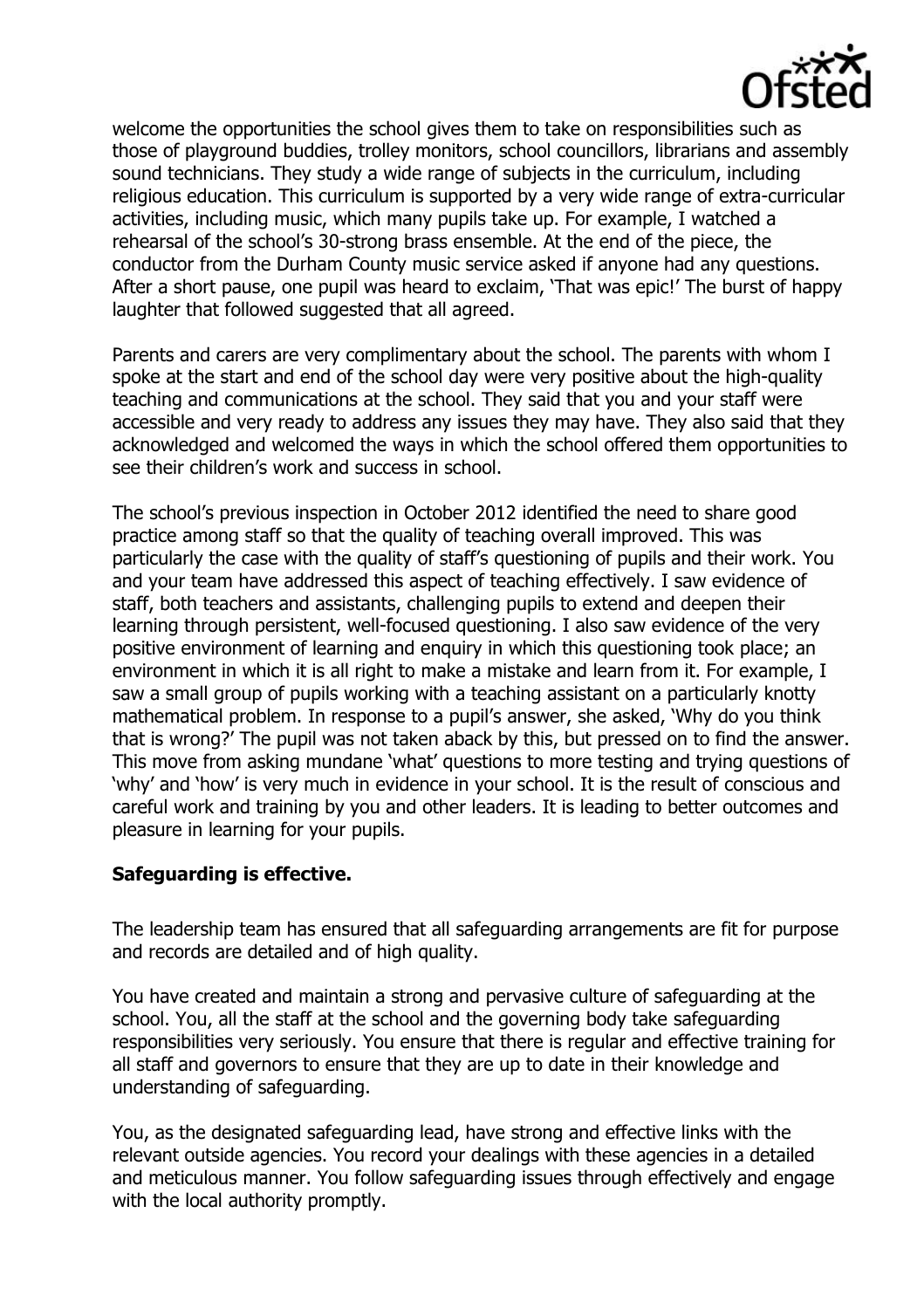

Attendance is improving because of the effective and imaginative actions you and your team have taken to help remove the barriers that some pupils and their families have to good attendance.

## **Inspection findings**

- Children settle well into the Nursery and Reception classes because your early years leader and her team are very skilled. They develop strong and open links with parents and combine these with high expectations for all. Children are happy at school and look forward to it. There are clear routines that children quickly understand and follow. These routines, along with the care that staff take in their work with children, ensure that children are safe. Children develop independence and pleasure in their learning both indoors and outdoors. This is because the environment is carefully designed and maintained to support learning and exploration. Staff monitor the progress that children make and use their observations to plan next steps for each child. They use the information they gather to put additional support in place for children who need it. Reading is a strength in early years. Book bags go home each day. The habit of reading is established. Phonics is well taught and children take pleasure in words and books.
- Your staff show good and outstanding knowledge of a wide range of subjects. They monitor pupils' progress carefully across the school. They use the information they gather to inform and focus their planning. As a result, the quality of teaching continues to improve and is good overall. Your school's classrooms, and the shared and play areas are attractive, lively and litter free. There is a good balance of pupils' work and other displays to stimulate and support learning. Teaching assistants are skilled and well deployed. Teachers and assistants share planning and discuss pupils' progress regularly to ensure that no pupil is left behind and that the most able pupils are challenged. You, your senior team and governors are aware that there is still some variability in the quality of teaching. This is particularly the case with the service your most able pupils receive. Your staff give extensive opportunities for pupils, including the most able, to write at length in English. However, during the inspection, I saw fewer opportunities for pupils, and particularly most-able pupils, to develop their analytical and technical skills by writing at length in other subjects such as religious education and geography.
- You and your staff know your pupils well. This is particularly the case with those who have special educational needs and/or disabilities. As a result, these pupils make generally good progress from their starting points. You use the additional funding for these pupils well, focusing it precisely and monitoring its effect carefully to ensure that it is leading to the desired outcomes. Above all, as the leader of the school, you are determined to ensure that these pupils get the support they need. You move promptly to engage with external support services to make sure that these pupils succeed.
- You also use the additional funding you receive to support disadvantaged pupils well. You and your team carefully monitor the progress and well-being of your disadvantaged pupils. You use this knowledge to target support and remove, as far as you can, the barriers that get in the way. This includes the relatively poorer attendance of some of these pupils. You are clear that there is still more to do if the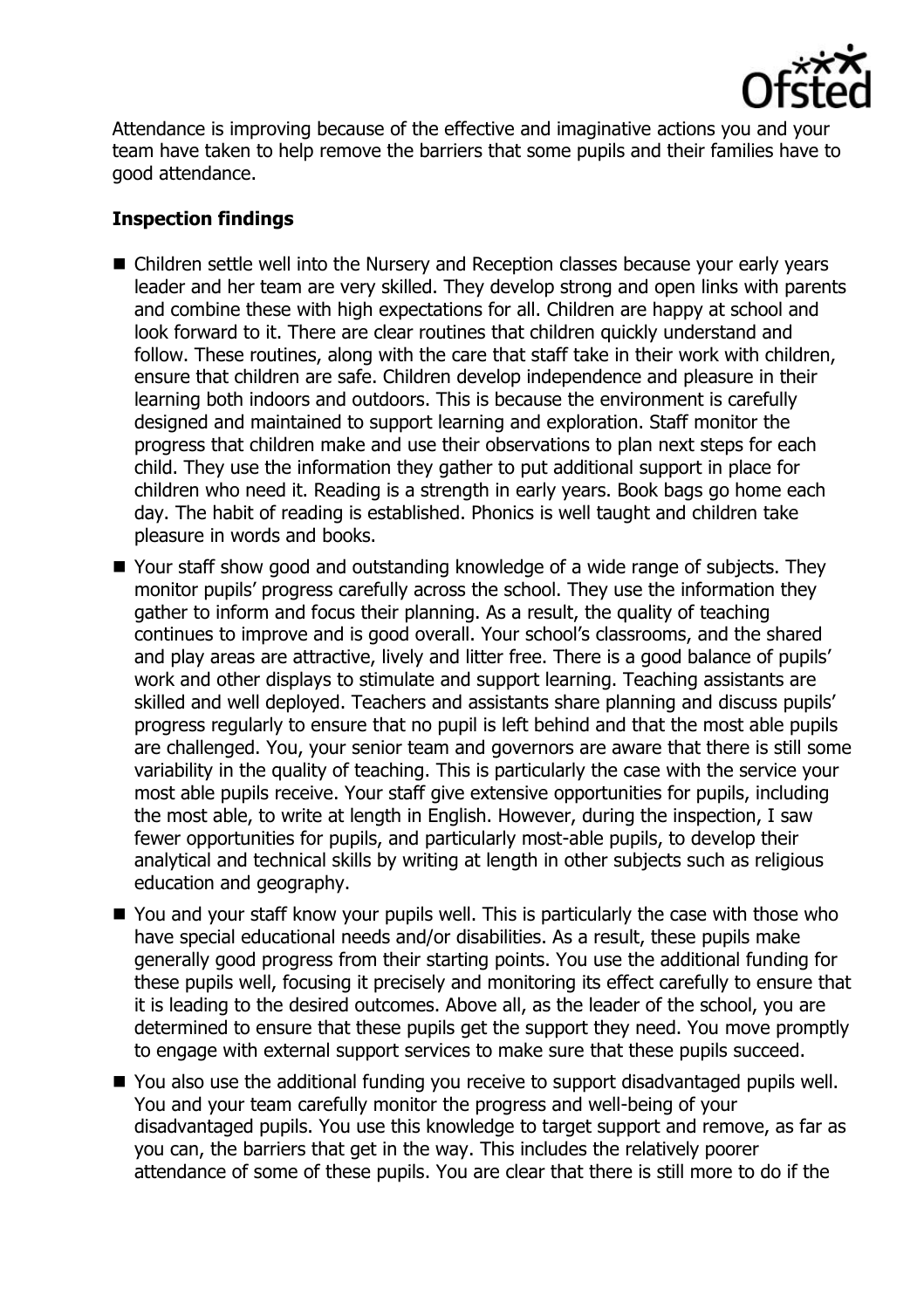

differences in outcomes between disadvantaged pupils and others at the school are to dwindle and disappear.

■ Your governors are also very clear about their role in ensuring that all pupils, including those who are disadvantaged, do well. They are well led and understand what needs to be done to improve the school further. However, the governing body has only recently come up to full complement and the full induction of newer governors is not yet complete.

# **Next steps for the school**

Leaders and those responsible for governance should ensure that:

- $\blacksquare$  any remaining inconsistencies in the quality of teaching and learning are removed and staff continue to share expertise to raise standards of teaching overall
- pupils, including the most able, continue to have more opportunities to write at length in subjects other than English
- $\blacksquare$  they continue to bear down relentlessly on individual pupils' poor attendance
- newly and recently appointed governors are supported so that they quickly understand the issues that face the school and their roles in supporting leaders to address these issues.

I am copying this letter to the chair of the governing body, the regional schools commissioner and the director of children's services for Durham. This letter will be published on the Ofsted website.

Yours sincerely

Mark Evans **Her Majesty's Inspector**

### **Information about the inspection**

I visited all classes, most of them accompanied by you, to observe teaching, learning and assessment. During these visits, where appropriate, I spoke with teachers and teaching assistants about their work. I also checked pupils' progress in their books, talked formally with a group of pupils from Year 5 and talked informally with pupils in lessons and around the school at lunch- and breaktimes. I watched a rehearsal of the school's 30 strong brass ensemble and I listened to a group of Year 2 pupils reading and discussing books.

I met with groups of parents at the beginning and end of the day. I met with you to discuss the school's effectiveness and what you have done to ensure that the school continues to improve. I also met with the early years, mathematics and literacy leaders, three governors, including the vice-chair of the governing body, and with the